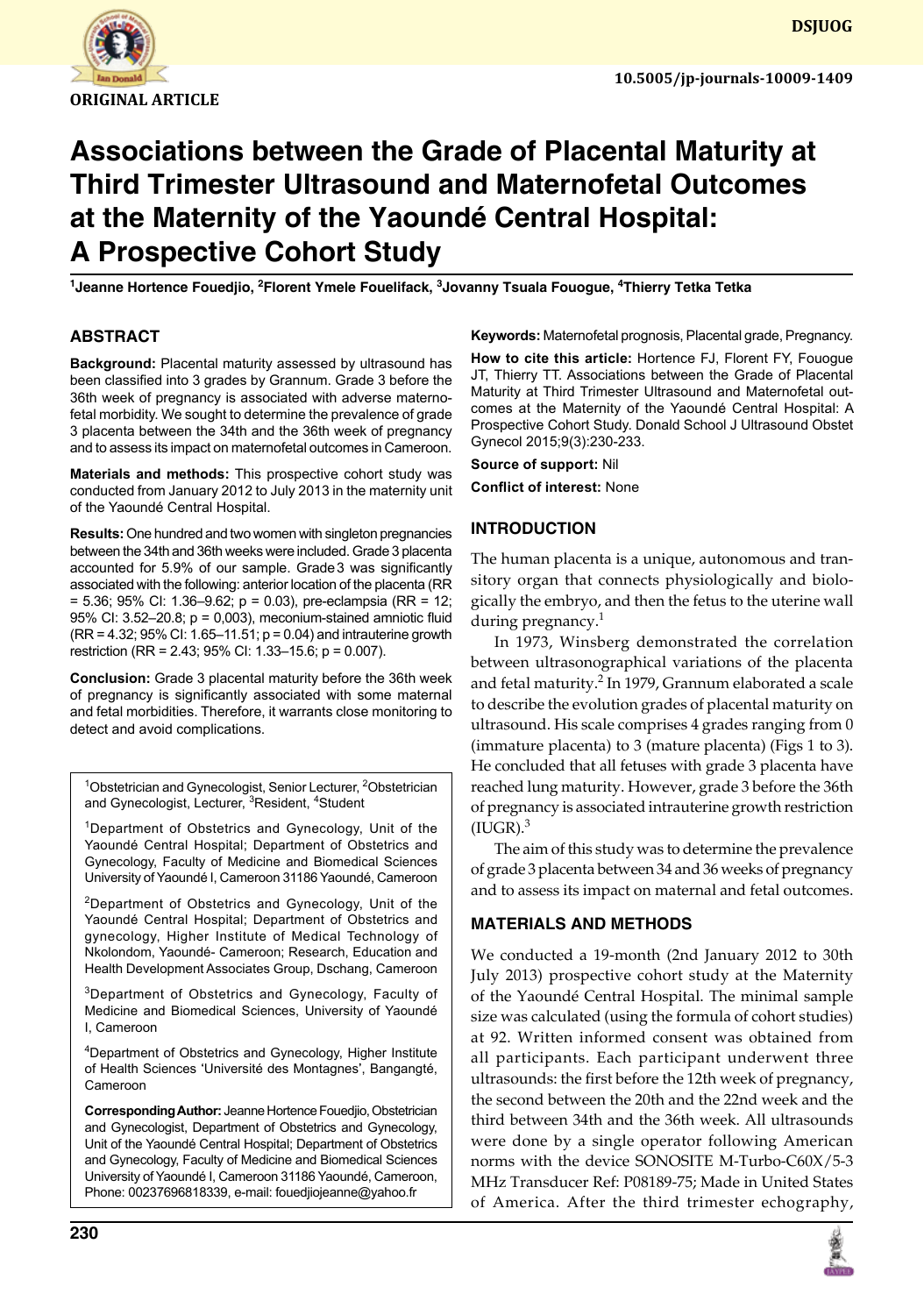

**Fig. 1:** Placental body shows a few echogenic densities ranging from 2 to 4 mm in diameter. Chorionic plate shows small indentations. Mid 2nd trimester early 3rd trimester (~18–29 weeks)



**Fig. 2:** Chorionic plate shows marked indentations, creating commalike densities which extend into the placental substance but do not reach the basal plate. The echogenic densities within the placental also increase in size and number. The basal layer comes punctuated with linear echoes which are enlarged with their long axis parallel to the basal layer. Late 3rd trimester (~30 weeks to delivery)



**Fig. 3:** Complete indentations of chorionic plate through to the basilar plate creating cotyledons (portions of placenta separated by the indentations). Thirty-nine weeks post dates

participants were divided into two groups: group 1 was made up of participants with grade 3 placentas (test group) and group 2 made up of those with grade 1 or 2 placentas (control group). Participants had antenatal consultations every 2 weeks. Exclusion criteria were sickle cell disease, diabetes, hypertensive disorders with onset before the 34th week, multifetal gestation and fetal malformations. The following variables were considered: age, matrimonial status, parity, grade of placental maturation, pre-eclampsia, route of delivery, aspect of amniotic fluid during labor, 5th minute Apgar score and birth weight. Data were collected using a pretested technical form. Analyses were done using Excel and Epi info 3.4.1 softwares. The Chi-square (Yates) and the Fisher's exact tests were used to compare qualitative variables. Difference was considered significant for p-value < 0.05.

#### **Results**

Out of 120 women included, 18 were lost to follow-up. Six (5.9%) participants were in the study group (grade 3) and 96 (94.1%) were in the control group (grade 1 or 2). Thus, the prevalence of grade 3 between the 34th and the 36th week was 5.9%.

In the test group, participants aged between 20 and 24 years accounted for 66.7%. In the control group, age group 25 to 29 was the most represented with 27.1%. The difference in age between groups was not statistically significant. There were more single women in the test group (66.7%) than in the control group (57.3%) but the difference was not significant. Concerning employment, unemployed women predominated in both groups (33.3% in the test group and 36.5% in the control group). The mean parity was 1.6 in the test group and 1.73 in control group. Pauciparous women predominated in both groups (66.7% in the test group and 75% in the control group).

The placenta was anterior in 83.3% of participants in the test group and in 42.7% of participants in the control group. The difference was statistically significant ( $p = 0.03$ ).

The prevalence of pre-eclampsia in the test group was 50% and 4.2% in controls ( $p = 0.003$ ).

In the test group, 50% of participants had meconiumstained amniotic fluid during labor *vs* 11.5% in control group. The difference was statistically significant ( $p =$ 0.046).

Intrauterine growth retardation (birth weight <10th percentile) was significantly more frequent in the test group (20%) than in the control group (8.3%). No significant difference was found between the groups concerning the 5th minute Apgar score and admission into the pediatric intensive care unit.

*Donald School Journal of Ultrasound in Obstetrics and Gynecology, July-September 2015;9(3):230-233* **231**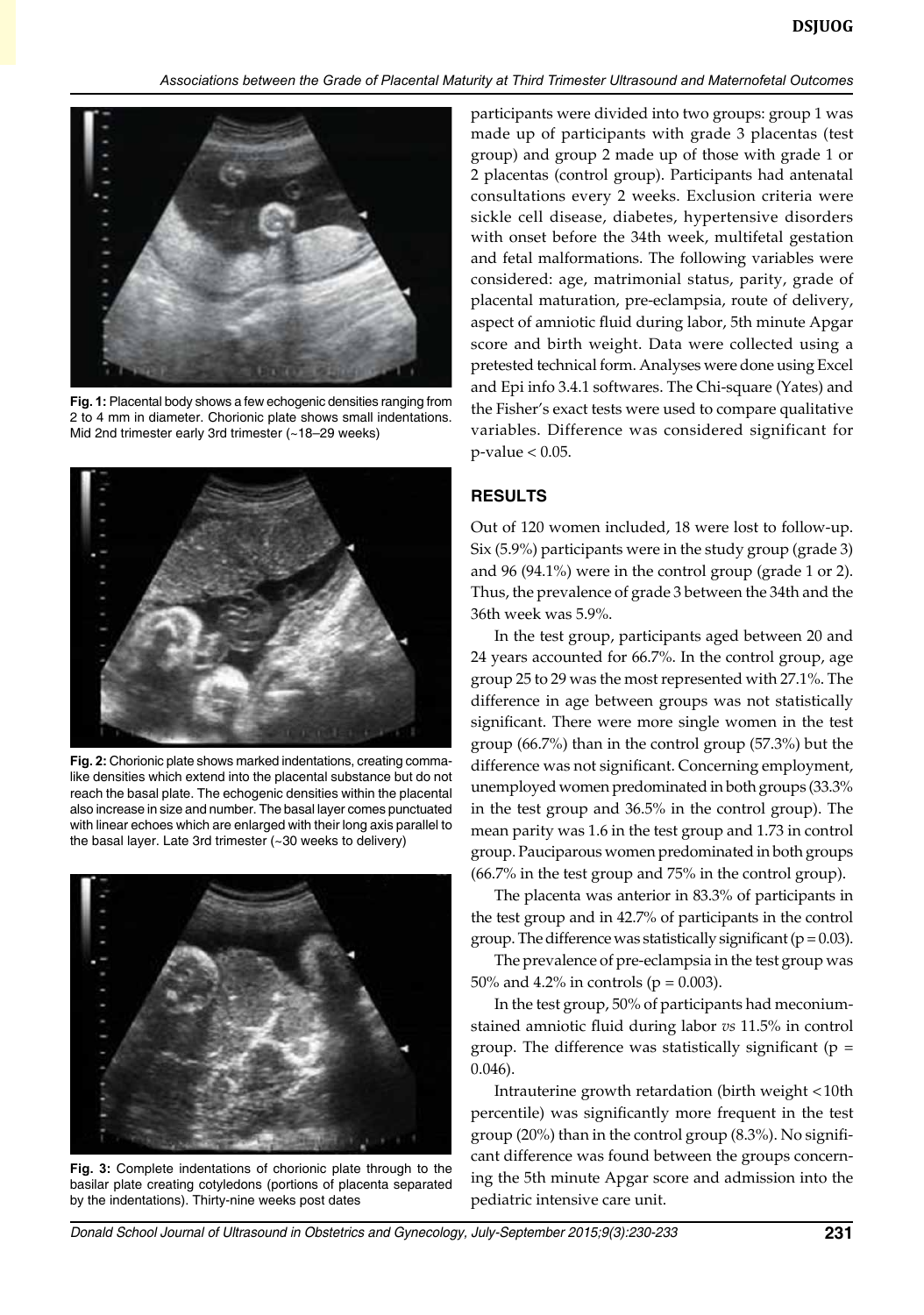#### **Discussion**

A major limitation of our study was the variation due to acoustic characteristics of each placenta. This limitation was addressed by the use of a single device by the same operator throughout the study. Another limitation was the number of patients lost to follow-up (18 out of 120).

Six out of 102 (5.9%) placentas were grade 3 between the 34th and 36th week of pregnancy (Table 1). This figure is similar to the rate of 3.9% reported by Lilyan in Irak. $4$ 

Participants aged between 20 and 24 years were predominant in the test group with 66.7%. In the control group, women aged between 25 and 29 years were predominant accounting for 27.2% of cases (Table 2). That difference in age distribution was not significant. Lilyan had similar results:<sup>4</sup> grade 3 in 52.2% women aged less than 25 and grade 1 to 2 in 27.5% of women (p = 0.01). We found no statistical difference between the groups concerning marital status, profession and level of education.

In test group the mean parity was 1.6 and 1.73 in the control group without significant difference. Pauciparous participants were predominant in both test (66.7%) and control group (75%) but without significant difference. This is contrary to findings by McKenna (Ireland, 2005)

**Table 1:** Distribution of participants following the grade of placental maturity

| Grade of placental maturity | Frequency (%) |
|-----------------------------|---------------|
| Grade 3 (test group)        | $6(5.9\%)$    |
| Grade 1–2 (control group)   | 96 (94.1%)    |
| Total                       | 102 (100.0%)  |

who reported 55.88% of grade 3 and 41.5% of grade 1 to 2 in nulliparous Caucasians with a significant difference  $(p = 0.03).$ <sup>5</sup>

Anterior placentas were 5 times more likely to be grade 3 between the 34th and the 36th week of pregnancy (Table 3).

Fifty percent of pregnancies in test group were complicated by pre-eclampsia *vs* 4.2% in control group, making a significant relative risk of 12 (95% CI: 3.52–20.8;  $p = 0.003$ ). Thus, grade 3 between the 34th and the 36th week is significantly associated with pre-eclampsia (Table 4). Lilyan et al had similar findings with a relative risk of 4.94 (95% CI 1.15–21.29; p = 0.021).<sup>4</sup> McKenna et al had a relative risk of 4.7 (95% CI 1.87–11.83; p < 0.01).<sup>5</sup> In our study, grade 3 was neither associated with induction of labor nor with cesarean delivery. This is in accordance with results obtained by Chitlange et al in India.<sup>6</sup> On the contrary, Cooley et al found that grade 3 before the 36th week was significantly associated with cesarean sections.<sup>7</sup>

Grade 3 placenta between the 34th and the 36th week was associated with intrauterine growth restriction (relative risk: 2.43 (95% CI: 1.33 – 15.61; p = 0,007). Lilyan et al and McKenna et al had similar findings.<sup>4,5</sup> This is explained by the limitation of nutrients supply to the fetus by the premature aging of grade 3 placentas before 36 weeks of pregnancy. This growth restriction may also be due to pre-eclampsia. Grade 3 was significantly associated with meconium-stained amniotic fluid during labor (relative risk: 4.32 95% CI (1.65–11.51); p= 0.04) (Table 5). This was in accordance with results by Chitlange et al but different from those by Lilyan et al. $4,6$ 

| Table 2: Sociodemographical characteristics |             |                           |                               |                |                           |         |
|---------------------------------------------|-------------|---------------------------|-------------------------------|----------------|---------------------------|---------|
| Variables                                   |             | Test group<br>$n = 6 (%)$ | Control group<br>$n = 96 (%)$ | Total          | Relative risk<br>(95% CI) | p-value |
| Age (years)                                 | $15 - 19$   | 0                         | 7(7.3)                        | $\overline{7}$ | $1.24(0.52 - 3.13)$       | 0.96    |
|                                             | $20 - 24$   | 4(66.7)                   | 22(22.9)                      | 26             | $1.03(0.25 - 4.27)$       | 0.52    |
|                                             | $25 - 29$   | 1(16.7)                   | 26(27.1)                      | 27             | $1.87(0.75 - 4.68)$       | 0.98    |
|                                             | $30 - 34$   | 1(16.7)                   | 21(21.9)                      | 22             | $0.87(0.59 - 1.35)$       | 0.83    |
|                                             | $35 - 39$   | 0                         | 17(17.7)                      | 17             | $1.39(0.56 - 3.48)$       | 0.76    |
|                                             | $40 - 45$   | 0                         | 3(3.1)                        | 3              | $1.06(0.36 - 3.11)$       | 0.96    |
| Matrimonial status                          | Married     | 2(33.3)                   | 37 (38.5)                     | 39             | $0.96(0.69 - 0.34)$       | 0.69    |
|                                             | Single      | 4(66.7)                   | 55 (57.3)                     | 59             | $1.07(0.15 - 7.61)$       | 0.25    |
|                                             | Divorced    | $\Omega$                  | 4(4.2)                        | 4              | $1.02(0.85 - 1.31)$       | 0.95    |
| Profession                                  | Liberal job | 1(16.7)                   | 14 (14.6)                     | 15             | $0.95(0.23 - 3.46)$       | 0.24    |
|                                             | Employed    | 2(33.3)                   | 17(17.7)                      | 19             | $1.03(0.15 - 7.28)$       | 0.96    |
|                                             | Informal    | 1(16.7)                   | 30(31.3)                      | 31             | $1.34(1.08 - 1.67)$       | 0.86    |
|                                             | Unemployed  | 2(33.3)                   | 35(36.5)                      | 37             | $1.18(0.65 - 2.11)$       | 0.41    |
| Level of education                          | Primary     | 0                         | 22 (22.9)                     | 22             | $1.86(0.85 - 10.5)$       | 0.62    |
|                                             | Secondary   | 4 (66.7)                  | 38 (39.6)                     | 42             | $1.42(1.56 - 2.95)$       | 0.24    |
|                                             | University  | 2(33.3)                   | 33(34.4)                      | 35             | $1.56(0.85 - 2.52)$       | 0.52    |
|                                             | Illiterate  | 0                         | 3(3.1)                        | 3              | $0.65(0.42 - 1.08)$       | 0.46    |
| Parity                                      | $0 - 2$     | 4(66.7)                   | 72 (75)                       | 76             | $1.42(1.20 - 2.60)$       | 0.56    |
|                                             | $3 - 5$     | 2(33.4)                   | 21(21.9)                      | 23             | $0.83(0.65 - 1.85)$       | 0.74    |
|                                             | $6 - 9$     | 0(0)                      | 3(3)                          | 3              | $0.75(0.55 - 1.45)$       | 0.94    |

Mean ages were 22.3 years in group 1 and 28.1 years in group 2